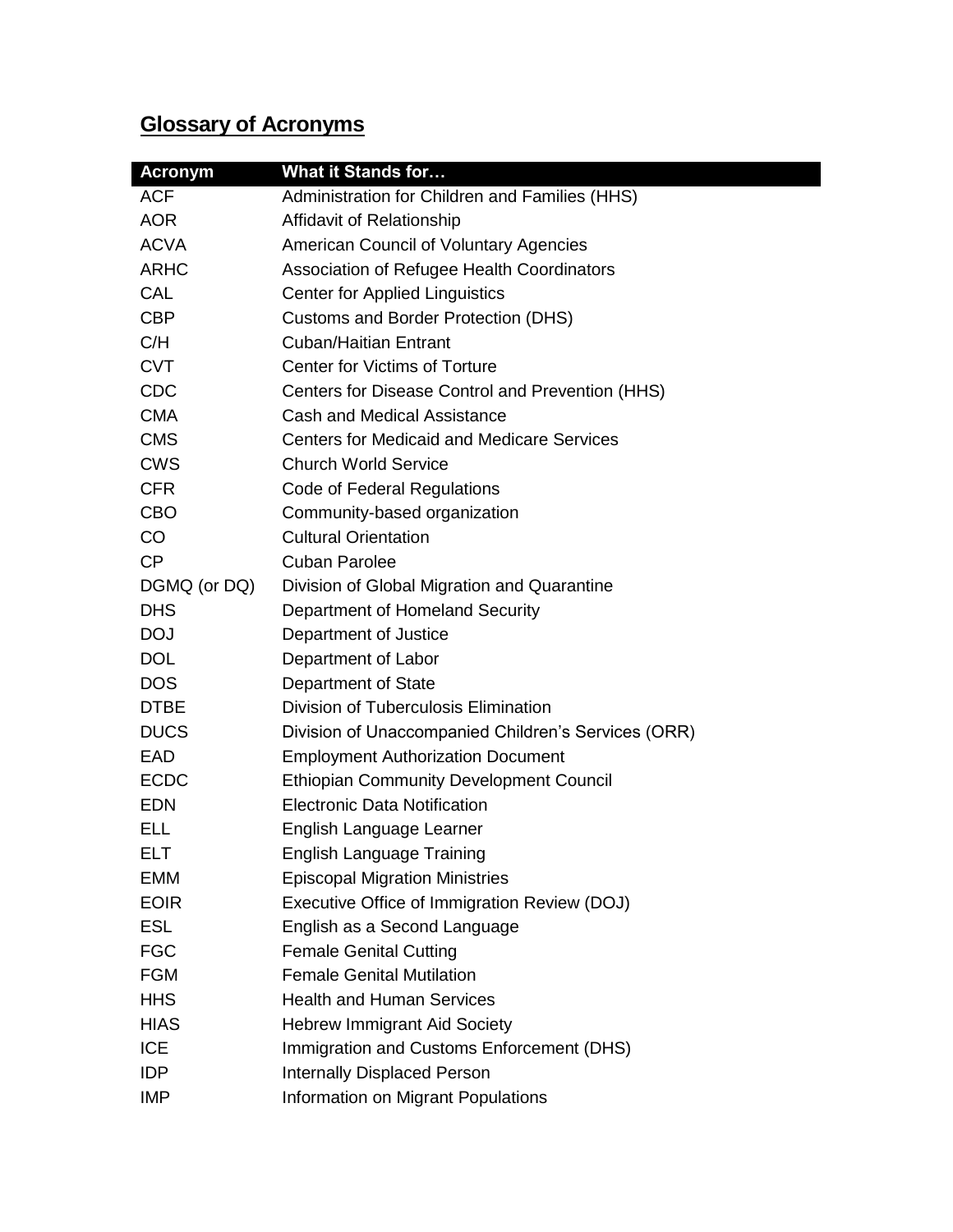| <b>Acronym</b> | <b>What it Stands for</b>                                       |
|----------------|-----------------------------------------------------------------|
| <b>INA</b>     | Immigration and Nationality Act                                 |
| <b>INS</b>     | Immigration and Naturalization Service (now USCIS & ICE in DHS) |
| <b>ICRC</b>    | International Committee of the Red Cross                        |
| <b>IOM</b>     | International Organization for Migration                        |
| <b>IRC</b>     | <b>International Rescue Committee</b>                           |
| <b>JVA</b>     | Joint Voluntary Agency (now OPE)                                |
| <b>LEP</b>     | <b>Limited English Proficient</b>                               |
| <b>LIRS</b>    | Lutheran Immigration and Refugee Service                        |
| <b>LPR</b>     | <b>Lawful Permanent Resident</b>                                |
| <b>MAA</b>     | <b>Mutual Assistance Association</b>                            |
| <b>NGO</b>     | Non-Governmental Organization                                   |
| <b>NLM</b>     | National Library of Medicine                                    |
| <b>OGHA</b>    | <b>Office of Global Health Affairs</b>                          |
| <b>ODP</b>     | <b>Orderly Departure Program</b>                                |
| <b>OMH</b>     | <b>Office of Minority Health</b>                                |
| <b>OPE</b>     | <b>Overseas Processing Entity</b>                               |
| <b>ORR</b>     | Office of Refugee Resettlement                                  |
| <b>PRM</b>     | Population, Refugees, and Migration (Bureau of)                 |
| QS             | <b>Quarantine Station</b>                                       |
| R&P            | <b>Reception and Placement</b>                                  |
| <b>RCA</b>     | Refugee Cash Assistance                                         |
| <b>RCUSA</b>   | <b>Refugee Council USA</b>                                      |
| <b>RDC</b>     | Refugee Data Center                                             |
| <b>RFE</b>     | <b>Request for Evidence</b>                                     |
| <b>RFP</b>     | <b>Request for Proposal</b>                                     |
| <b>RHC</b>     | Refugee Health Coordinator                                      |
| <b>RHIN</b>    | Refugee Health Information Network                              |
| <b>RMA</b>     | Refugee Medical Assistance                                      |
| <b>RPC</b>     | <b>Refugee Processing Center</b>                                |
| <b>SAMHSA</b>  | Substance Abuse and Mental Health Services Administration       |
| <b>SRC</b>     | <b>State Refugee Coordinator</b>                                |
| <b>SCHIP</b>   | State Children's Health Insurance Program                       |
| <b>SCORR</b>   | <b>State Coordinators of Refugee Resettlement</b>               |
| <b>SIV</b>     | Special Immigrant Visa                                          |
| <b>SSA</b>     | Social Security Administration                                  |
| SSI            | <b>Supplemental Security Income</b>                             |
| TA             | <b>Technical Assistance</b>                                     |
| <b>TAG</b>     | <b>Targeted Assistance Grant</b>                                |
| <b>TAMS</b>    | <b>Transitional and Medical Services</b>                        |
| <b>UAC</b>     | Unaccompanied Alien Children                                    |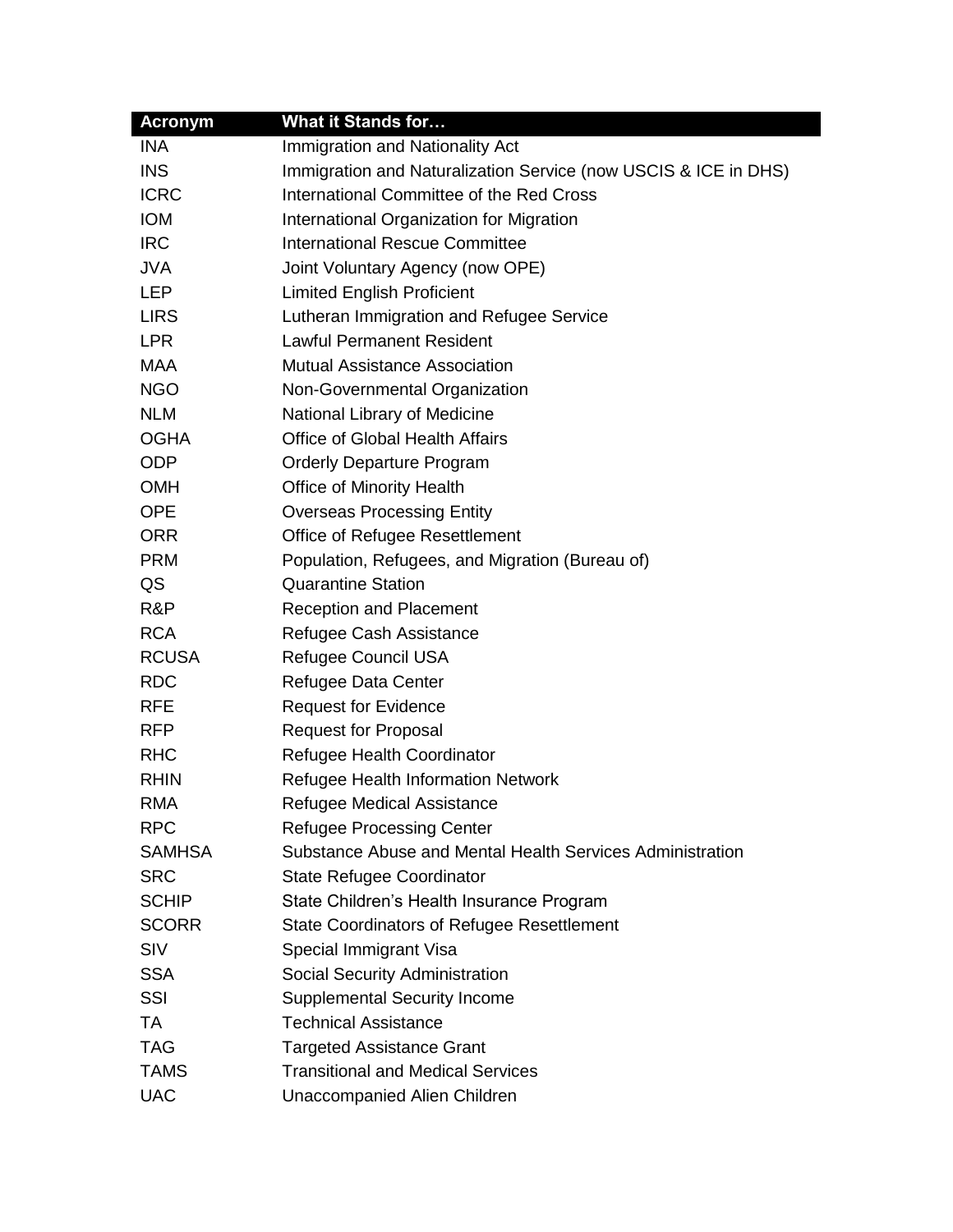| <b>Acronym</b> | <b>What it Stands for</b>                      |
|----------------|------------------------------------------------|
| <b>UNHCR</b>   | United Nations High Commissioner for Refugees  |
| <b>URM</b>     | Unaccompanied Refugee Minor                    |
| <b>URMP</b>    | Unaccompanied Refugee Minors Program           |
| USC.           | U.S. Citizen                                   |
| <b>USCCB</b>   | United States Conference of Catholic Bishops   |
| <b>USCIS</b>   | U.S. Citizenship and Immigration Services      |
| <b>USCRI</b>   | U.S. Committee for Refugees and Immigrants     |
| <b>VOLAG</b>   | <b>Voluntary Resettlement Agency</b>           |
| VoT            | Victim of a Severe Form of Trafficking         |
| <b>WR</b>      | <b>World Relief</b>                            |
| <b>WRAPS</b>   | Worldwide Refugee Admissions Processing System |

## **Glossary of Terms**

**Adjustment of Status** - procedure allowing certain aliens already in the U.S. to apply for immigrant status (Lawful Permanent Resident); a medical examination performed by an approved civil surgeon is required as part of the application process; refugees are required to apply for adjustment of status one year after arrival in the U.S.

**Administration for Children and Families (ACF) -** the HHS agency responsible for federal programs that promote the economic and social well-being of families, children, individuals, and communities; Office of Refugee Resettlement is part of ACF.

Website: [www.acf.hhs.gov](http://www.acf.hhs.gov/)

**Affidavit of Relationship** (AOR) - a form filed with the U.S. Refugee Admissions Program by refugees, permanent residents, or American citizens to enable persons in countries of first asylum to establish a claim to a relative in the U.S. This form is not used in the application process for an immigrant visa.

**Alien** - a person who is not a citizen or national of the U.S.; term includes Lawful Permanent Resident (LPR).

**Amerasian** - refers to certain Amerasians from Vietnam who are admitted to the U.S. as immigrants pursuant to Sec. 584 of the Foreign Operations, Export Financing, and Related Programs Appropriations Act, 1988 (as contained in Sec. 101(e) of Public Law 100-202 and amended by the  $9<sup>th</sup>$  proviso under Migration and Refugee Assistance in title II of the Foreign Operations, Export Financing, and Related Programs Appropriations Act, 1989 (Public Law 100-461 as amended) and "was born in Vietnam after January 1, 1962 and before January 1, 1976 and was fathered by a citizen of the United States." Amerasians are admitted to the U.S. as immigrants, rather than refugees. They and their immediate relatives are entitled to ORR-funded refugee services and benefits to the same extent as refugees.

**American Council of Voluntary Agencies (ACVA) form** - refers to a form sent by the U.S. Public Health Service quarantine station to the state health department The ACVA contains demographic and medical information on individual refugees.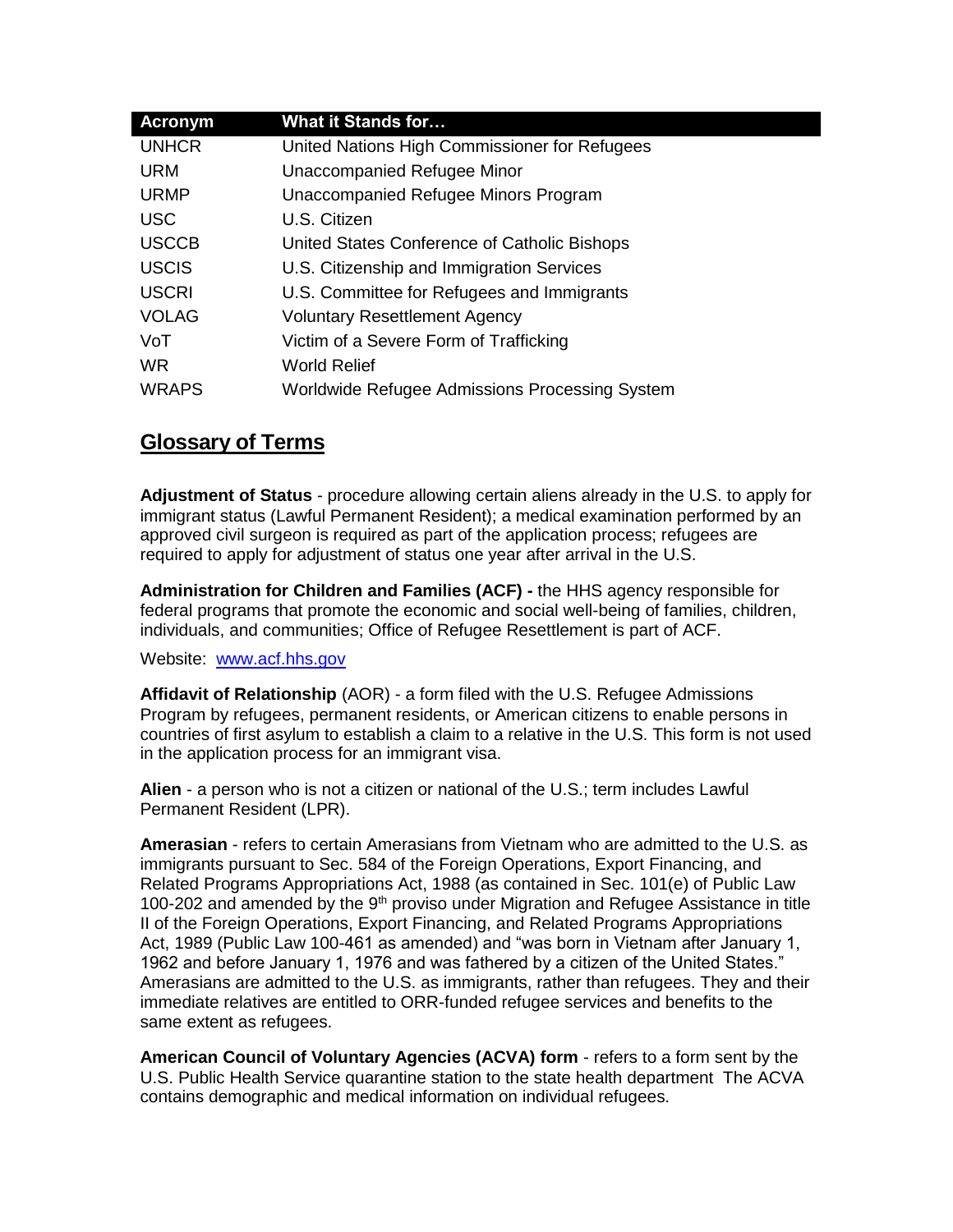**Arrival Paper** - the notification form provided by the U.S. Public Health Service quarantine station to the state health department; also called the ACVA form, Orderly Departure Form, Non-Indochinese Refugee Notification, or Reception and Placement Assurance Form; form contains demographic and medical information on individual refugee arrivals.

**Association of Refugee Health Coordinators (ARHC)** - a national membership organization for state and local Refugee Health Coordinators.

**Asylee** - an alien already in the U.S. or at a port of entry who is found to be unable or unwilling to return to his or her country of nationality, or unable to seek the protection of that country because of persecution or a well-founded fear of persecution because of the alien's race, religion, nationality, membership in a particular social group, or political opinion. An asylee has made a formal application for asylum and has been granted asylum by United States Citizenship and Immigration Services (USCIS) or by an Immigration Judge of the Executive Office of Immigration Review of the U.S. Department of Justice. Asylees may also petition for immediate family members who are outside of the U.S. to join them in the U.S. If the petition is approved, their family members are granted derivative asylee status and may join the asylee in the U.S. Asylees are eligible for ORR-funded refugee benefits and assistance beginning on the date of their final grant of asylum.

**Asylum Corps** - corps in USCIS of professional asylum officers who receive special training in international human rights law, conditions in countries of origin, and other relevant national and international refugee law.

**Center for Applied Linguistics (CAL)** - private, non-profit organization, based in Washington D.C., working to improve communication through better understanding of language and culture. The Cultural Orientation Resource (COR) Center is housed at CAL and works closely with the U.S. government, international organizations, U.S. refugee resettlement agencies, and their representatives overseas to develop and distribute resources about refugee training and resettlement, provide technical assistance regarding refugees' native cultures, languages, and orientation needs, and develop a network of refugee providers who exchange refugee orientation information, concerns, and best practices.

### Website: [www.cal.org](http://www.cal.org/)

**Centers for Medicaid and Medicare Services (CMS)** - the HHS agency responsible for health insurance programs for older persons, persons with low income, and all qualified children.

Website: [www.cms.gov](http://www.cms.gov/)

**Church World Service (CWS) -** a national voluntary agency.

Website: <http://www.churchworldservice.org/Immigration/index.html>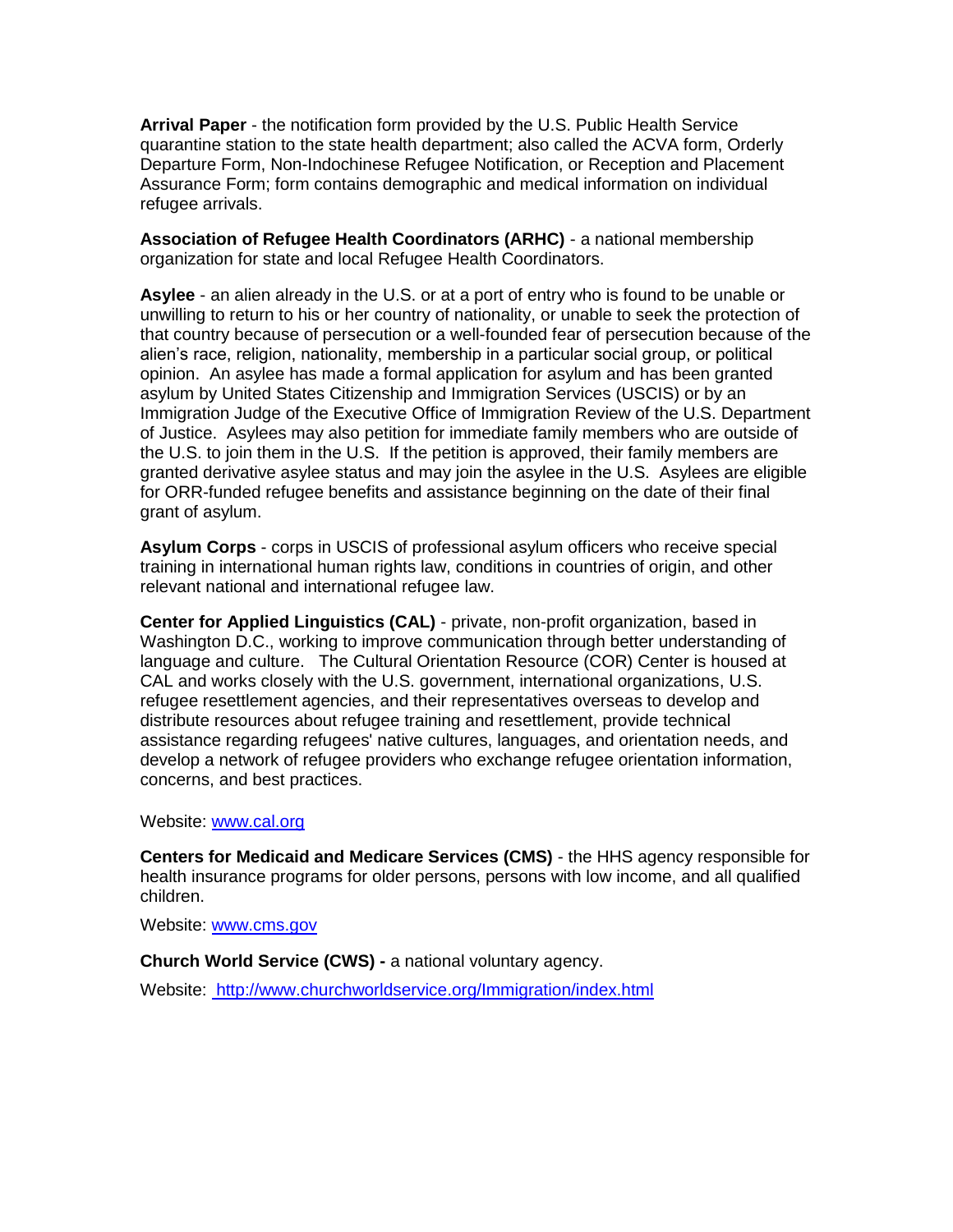**Civil Surgeon** - a physician in the U.S. approved by the USCIS to conduct the medical examination of applicants seeking to adjust status to Lawful Permanent Resident (the terminology for this role when performed abroad is *Panel Physician*).

Civil Surgeon Locator:

[https://egov.uscis.gov/crisgwi/go?action=offices.type&OfficeLocator.office\\_type=CIV](https://egov.uscis.gov/crisgwi/go?action=offices.type&OfficeLocator.office_type=CIV)

**Class A Condition** - a medical condition that renders the alien inadmissible to the U.S. under the Immigration Nationality Act. From TITLE 42--PUBLIC HEALTH, CHAPTER I- -PUBLIC HEALTH SERVICE, DEPARTMENT OF HEALTH AND HUMAN SERVICES, PART 34--MEDICAL EXAMINATION OF ALIENS--Table of Contents

Sec. 34.4 Medical notifications.

- (a) Medical examiners shall issue medical notifications of their findings of the presence or absence of Class A or Class B medical conditions. The presence of such condition must have been clearly established.
- (b) Class A medical notifications. (1) The medical examiner shall report his/her findings to the consular officer or the INS by Class A medical notification which lists the specific condition for which the alien may be excluded, if an alien is found to have:
	- (i) A communicable disease of public health significance;
	- (ii)(A) A physical or mental disorder, and behavior associated with the disorder that may pose, or has posed, a threat to the property, safety, or welfare of the alien or others; or

 (B) A history of a physical or mental disorder and behavior associated with the disorder, which behavior has posed a threat to the property, safety, or welfare of the alien or others and which behavior is likely to recur or lead to other harmful behavior;

(iii) Drug abuse or addition;

Class A conditions are diagnosed during the overseas medical examination and require approved waivers for entry to the U.S., and require follow-up upon arrival by appropriate medical personnel.

**Class B Condition** - a physical or mental abnormality, disease, or disability serious in degree or permanent in nature amounting to a substantial departure from normal wellbeing diagnosed during the overseas medical examination; Class B designations indicate a need for follow-up soon after arrival in the U.S. by appropriate medical personnel but are not grounds for inadmissibility to the U.S. under the INA.

**Code of Federal Regulations (CFR)** - compilation of federal rules and regulations.

Search the CFR on the web: <http://www.gpoaccess.gov/cfr/index.html>

**Community-Based Organization (CBO)** - a non-profit organization that serves needs of the community within which it is located

**County Health Department (CHD)** - a branch of the Department of Health operating in each county of the state, committed to providing health screening, education, outreach, and treatment to their community.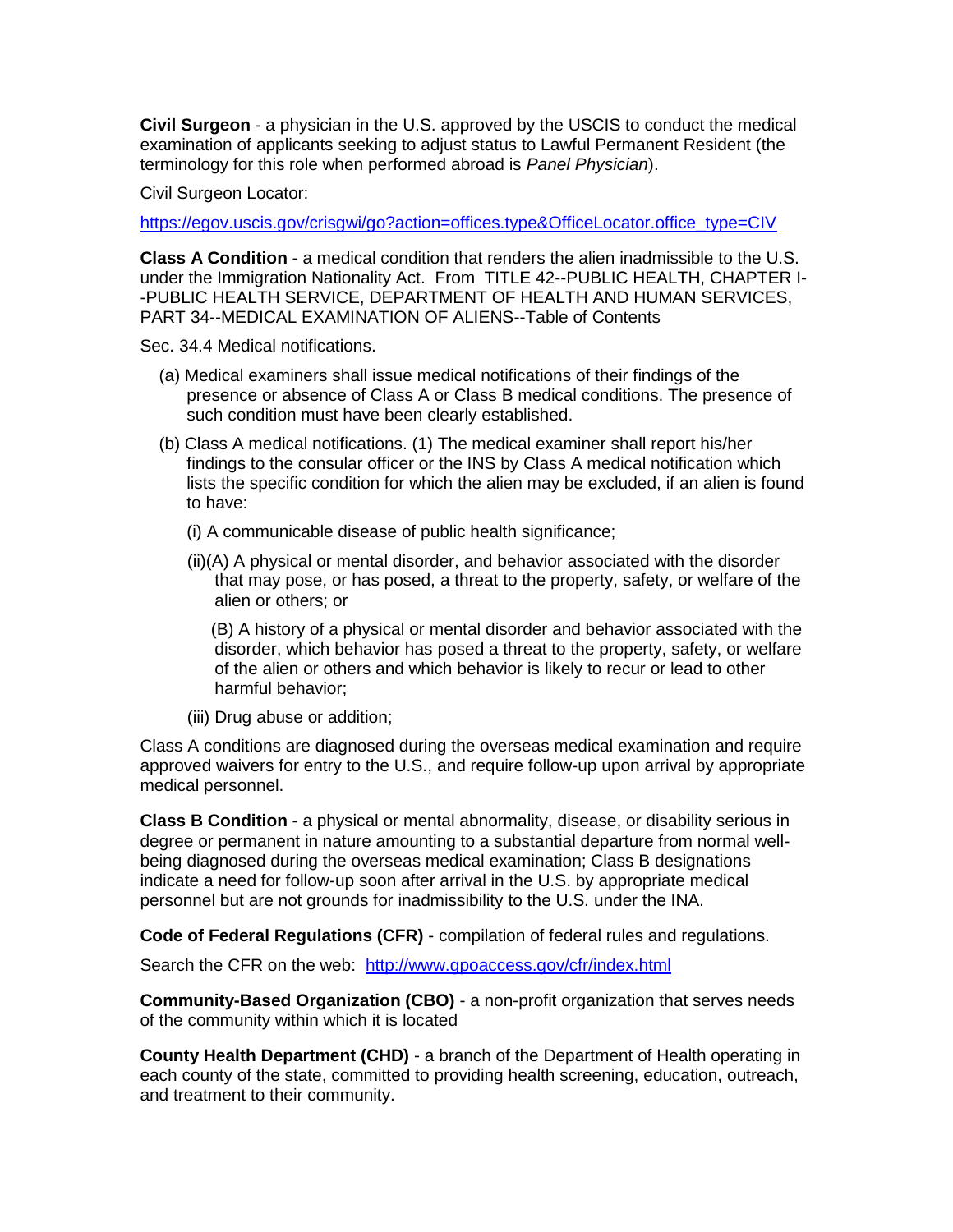**Cuban/Haitian Entrant** - refers to (a) Any individual granted parole status as a Cuban/Haitian Entrant (Status Pending) or granted any other special status subsequently established under the immigration laws for nationals of Cuba or Haiti, regardless of the status of the individual at the time assistance or services are provided; and (b) Any other national of Cuba or Haiti (1) Who: (i) Was paroled into the United States and has not acquired any other status under the INA; (ii) Is the subject of exclusion or deportation proceedings under the INA; or (iii) Has an application for asylum pending with the Immigration and Naturalization Service; and (2) With respect to whom a final, non-appealable, and legally enforceable order of deportation or exclusion has not been entered. (Refugee Education Assistance Act of 1980, Pub. L. No. 96-422).

**Cultural Orientation (CO)** - overseas CO helps refugees develop realistic expectations about life in the U.S.; the overseas CO program is funded by the Department of State, Bureau of Populations, Refugees, and Migration. CO is not required for admission to the U.S. as a refugee.

Website: <http://www.culturalorientation.net/providing-orientation/overseas>

**Customs and Border Protection (CBP)** - agency within DHS responsible for enforcement of immigration and customs laws at the air, land, and sea ports of entry to the U.S.; CBP can exclude from the U.S. those aliens found to be inadmissible upon inspection at the port of entry or within 100 miles of the border.

**Date of Entry** - a term for the date on which individuals become eligible for benefits and services. For refugees, this is their date of arrival in the U.S. (as recorded on the Form I-94 Arrival/Departure Record). For Cuban/Haitian Entrants, this is the date they were granted Cuban/Haitian Entrant status, which is typically the date of their parole into the U.S. For asylees, this is the date of final grant of asylum (as noted on the approval letter or immigration court order). For victims of a severe form of trafficking, it is the date of certification or eligibility (as noted on the certification or eligibility letter), or date they were granted a T visa.

**Division of Global Migration and Quarantine (DGMQ or DQ)** - the CDC division responsible for reducing morbidity and mortality due to infectious diseases among immigrants, refugees, international travelers, and other mobile populations that cross international borders. In addition, DGMQ is committed to promoting border health and preventing the introduction of infectious agents into the U.S. DGMQ is responsible for 20 Quarantine Stations at U.S. ports of entry and land-border crossings.

Website:[www.cdc.gov/ncidod/dq](http://www.cdc.gov/ncidod/dq)

**Department of Homeland Security (DHS)** - the federal agency tasked with leading the unified national effort to secure America; charged with protecting the United States from threats and hazards; also responsible for ensuring safe and secure borders, enforcing the INA, welcoming lawful immigrants and visitors, and promoting the free-flow of commerce. USCIS, ICE and CBP are part of DHS.

Website:[www.dhs.gov](http://www.dhs.gov/)

**Department of Justice (DOJ)** - the federal agency that enforces federal laws.

Website:[www.justice.gov](http://www.justice.gov/)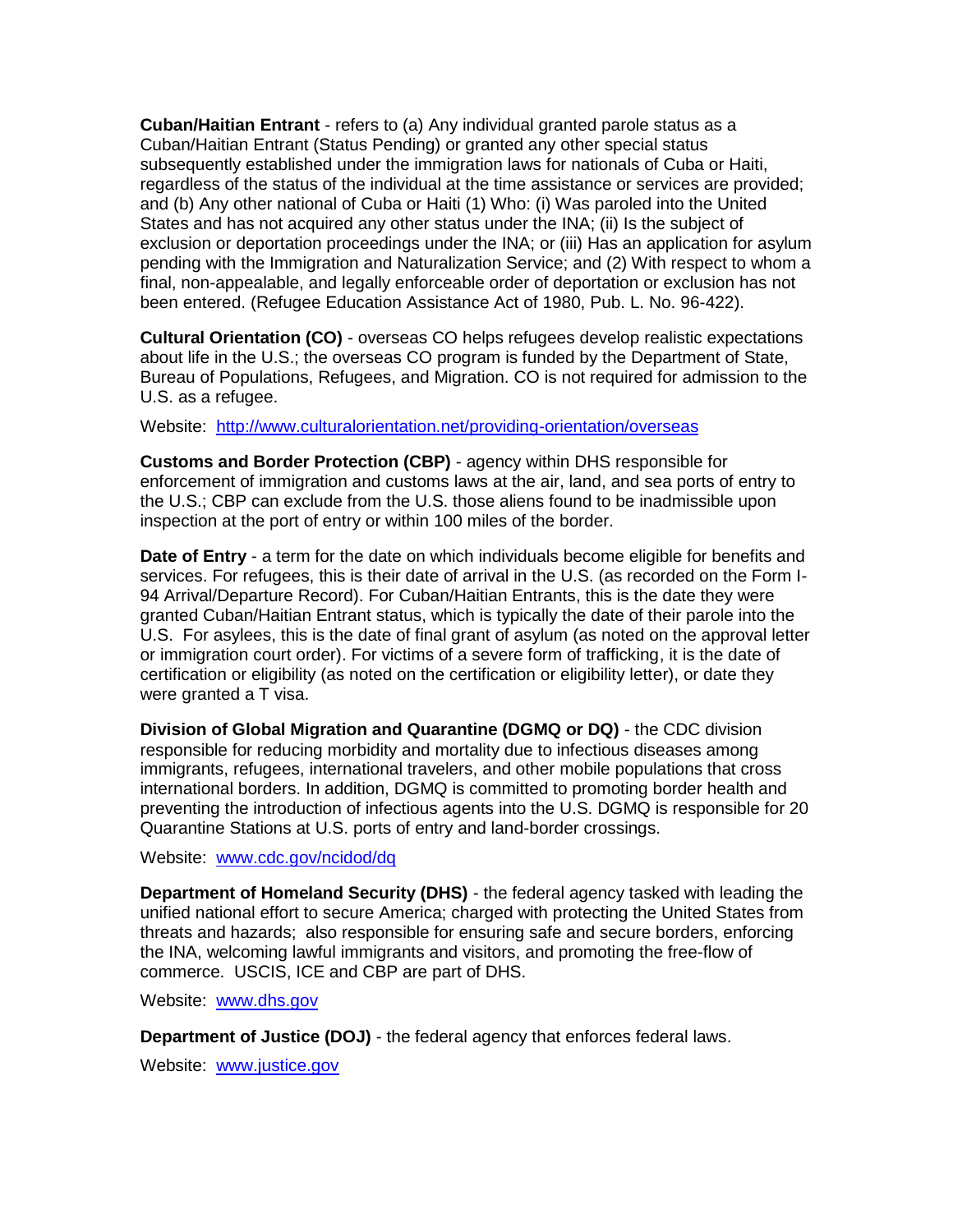**Department of State (DOS)** - the federal agency with principal responsibility for the foreign policy and international relations of the U.S., including non-military programs and activities of the U.S. Government abroad, and the visa function.

Website: [www.state.gov](http://www.state.gov/)

**Division of Tuberculosis Elimination (DTBE)** - the CDC Division responsible for prevention and control of TB in the U.S.

Website: <http://www.cdc.gov/tb>

**DS-2053** - a Department of State form required for medical examination of applicants overseas for U.S. visas; this form is in the possession of the refugee on his/her arrival in the U.S. and contains all findings from the overseas medical examination.

Website: <http://www.cdc.gov/ncidod/dq/dsforms/2053.htm>

**Electronic Disease Notification (EDN)** - a web-based system that automates the process by which states or local health officials are notified of the arrival of refugees and immigrants with medical or health conditions. EDN provides relevant overseas medical screening and treatment information for stateside follow-up; EDN is administered by the CDC Division of Global Migration and Quarantine.

**Employment Authorization Document (EAD)** - document issued by USCIS to the alien granting him/her authorization to work in the U.S., or evidence of employment authorization incident to the alien's immigration status.

**Episcopal Migration Ministries (EMM)** - a national voluntary agency.

Website: <http://www.episcopalmigrationministries.org/>

**Ethiopian Community Development Council (ECDC)** - a national voluntary agency.

Website: [www.ecdcinternational.org/](http://www.ecdcinternational.org/)

**Health Assessment (aka "Domestic Health Exam" or "Health Screening" or "Medical Screening")** - the comprehensive assessment of newly arrived refugees; it should include a follow-up of conditions identified overseas; and evaluation and diagnostic services to determine health status and identify health problems; referral for follow-up of identified health problems; education/orientation to local health care services; and linkage with primary health care services. The process varies depending on the state. ORR uses the term "Medical Screening" in the regulations.

**Health and Human Services (HHS)** - the federal agency that administers federal health and social services programs

Website: [www.hhs.gov](http://www.hhs.gov/)

**Hebrew Immigrant Aid Society (HIAS)** - a national voluntary agency.

Website: [www.hias.org](http://www.hias.org/)

**I-94** - the immigration document that records each alien's arrival and departure from the U.S. It identifies the period of time for which the alien is admitted and the alien's immigrant status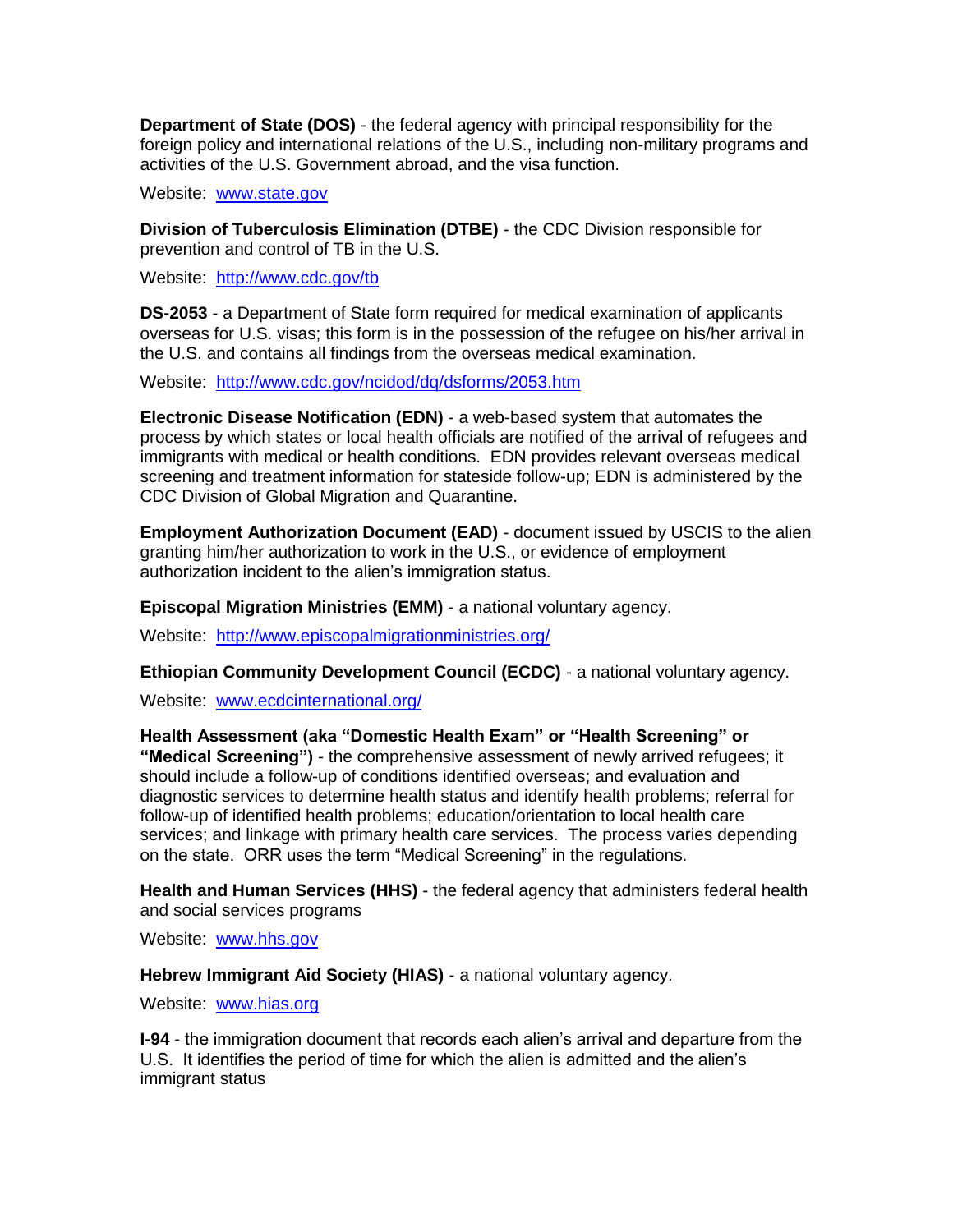**Immigrant** - a person who is not a U.S. citizen or national who enters the U.S. with the intent to remain for an indefinite period of time or, once in the U.S., is granted permission to do so (see Adjustment of Status).

**Immigration and Customs Enforcement (ICE)** - the agency within the Department of Homeland Security that is responsible for enforcement of the immigration laws; ICE detects, detains, and removes from the U.S. aliens unlawfully present in the U.S. and aliens who have otherwise violated the immigration laws.

Website**:** [www.ice.gov](http://www.ice.gov/)

**Immigration Status** - the status under the INA under which an alien is allowed to enter and remain in the U.S., and which determines the activities he/she is permitted to engage in while in the U.S. Examples of immigration status include Lawful Permanent Resident, refugee, Cuban/Haitian Entrant, visitor for business or pleasure, student, exchange visitor, specialized worker, temporary agricultural worker, crewmember, and parolee. Aliens physically in the U.S. who lack an immigration status, who violate the terms of their visas, or who overstay their visas are considered unlawfully present

**Immigration and Nationality Act (INA) of 1952** - the Act that, along with other immigration laws, treaties, and conventions of the United States, relates to the immigration, temporary admission, naturalization, or removal of aliens

Website:

<http://www.uscis.gov/laws/immigration-and-nationality-act>

**Internally Displaced Persons (IDP)** - persons who have been forced to flee their homes for the same reasons as refugees, but who have not left their own countries and are therefore not considered "refugees" under the United Nations High Commissioner for Refugees Statute (General Assembly res. 428 (v)) or under relevant international or regional instruments.

**International Committee of the Red Cross (ICRC)** - intergovernmental agency with a permanent mandate founded in international law, on a worldwide basis to help victims of conflicts and internal violence, whoever they may be.

Website: [www.icrc.org](http://www.icrc.org/)

**International Organization for Migration (IOM)** - the intergovernmental organization that arranges refugee travel and travel loan to the U.S.; provides cultural orientation briefings and/or medical screenings in some locations.

Website: [www.iom.int](http://www.iom.int/)

**International Rescue Committee (IRC)** - a national voluntary agency.

Website: [www.theirc.org](http://www.theirc.org/)

**IOM Bag** - the large white plastic bag issued to refugees at the time of travel to the U.S. in order to carry medical and other documents, including the DS-2053, immunization records, and overseas chest X rays.

**Joint Voluntary Agency (JVA) (now OPE)** - see Overseas Processing Entity; former term for this function.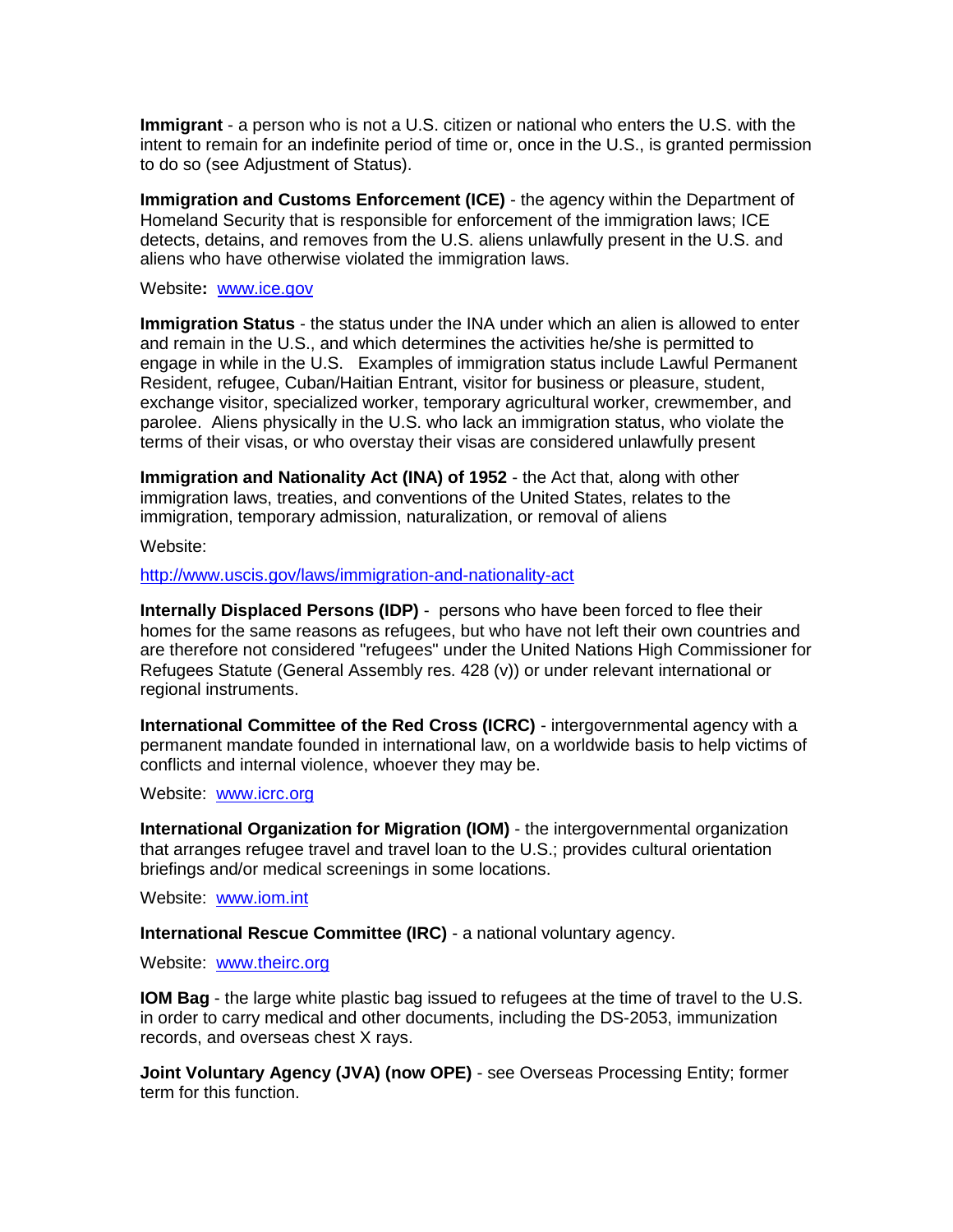**Lawful Permanent Resident (also called Permanent Resident) (LPR)** - an alien granted permission by DHS/USCIS to remain permanently in the U.S., evidenced by I-551 (green card). After one year in the U.S., refugees must apply for adjustment of status to LPR. After one year in the U.S., asylees are permitted to, but are not required to, apply for adjustment of status to LPR. After five years in LPR status (four years for refugees), the LPR may file an application for naturalization to become a U.S. citizen. LPRs who obtained LPR status by marriage to a U.S. citizen are eligible to apply for naturalization in three years.

**Lutheran Immigration and Refugee Service (LIRS)** - a national voluntary agency.

Website: [www.lirs.org](http://www.lirs.org/)

**Matching Grant Program** - the ORR discretionary grant program that provides grants to VOLAGs to resettle newly arriving refugees and assist them in becoming economically self-sufficient within the first 4-6 months in the U.S. without access to public assistance. The Matching Grant Program requires a match from private funds or donated goods and services to partner with monies provided by ORR.

Website: <http://www.acf.hhs.gov/programs/orr/programs/matching-grants>

**Medicaid** - a state administered program, jointly funded by the states and federal government, that provides medical coverage to eligible persons based on age, income, and/or disability status. Eligible groups include children, adults with dependent minors, and SSI recipients. Each state sets its own guidelines regarding eligibility and services.

**Migrant** - generally understood to be an economic migrant who has been "engaged in a remunerated activity in a state of which he or she is not a national"; the term also encompasses undocumented migrants. The term "migrant" should be understood to include cases where the decision to migrate has been taken freely, for "personal convenience," without any external compelling factors such as ethnic or civil strife or any environmental destruction.

**Mutual Assistance Association (MAA)** - a non-profit, community-based organization promoting successful refugee resettlement comprised of refugee populations. Generally, MAAs are small grass-roots organizations that work in specific communities and geographic areas. ORR encourages states to give special consideration to MAAs in contracting refugee services.

**Non-immigrant** - a foreign national who seeks temporary entry to the U.S. for a specific purpose (e.g., persons on student, business or tourist visas).

**Office of Global Health Affairs (OGHA)** - the HHS Office responsible for promoting the health of people worldwide by advancing HHS' global strategies and partnerships.

Website: <http://www.globalhealth.gov/>

**Office of Refugee Resettlement (ORR)** - the HHS agency responsible for the domestic refugee resettlement program, refugees, asylees, Amerasians, Cuban/Haitian Entrants, victims of trafficking, survivors of torture, unaccompanied alien children, Lawful Permanent Residents who have held one of these statuses in the past and Iraqi and Afghan Special Immigrant Visa holders, as well as the repatriation of U.S. citizens.

Website: [www.acf.hhs.gov/programs/orr/](http://www.acf.hhs.gov/programs/orr/)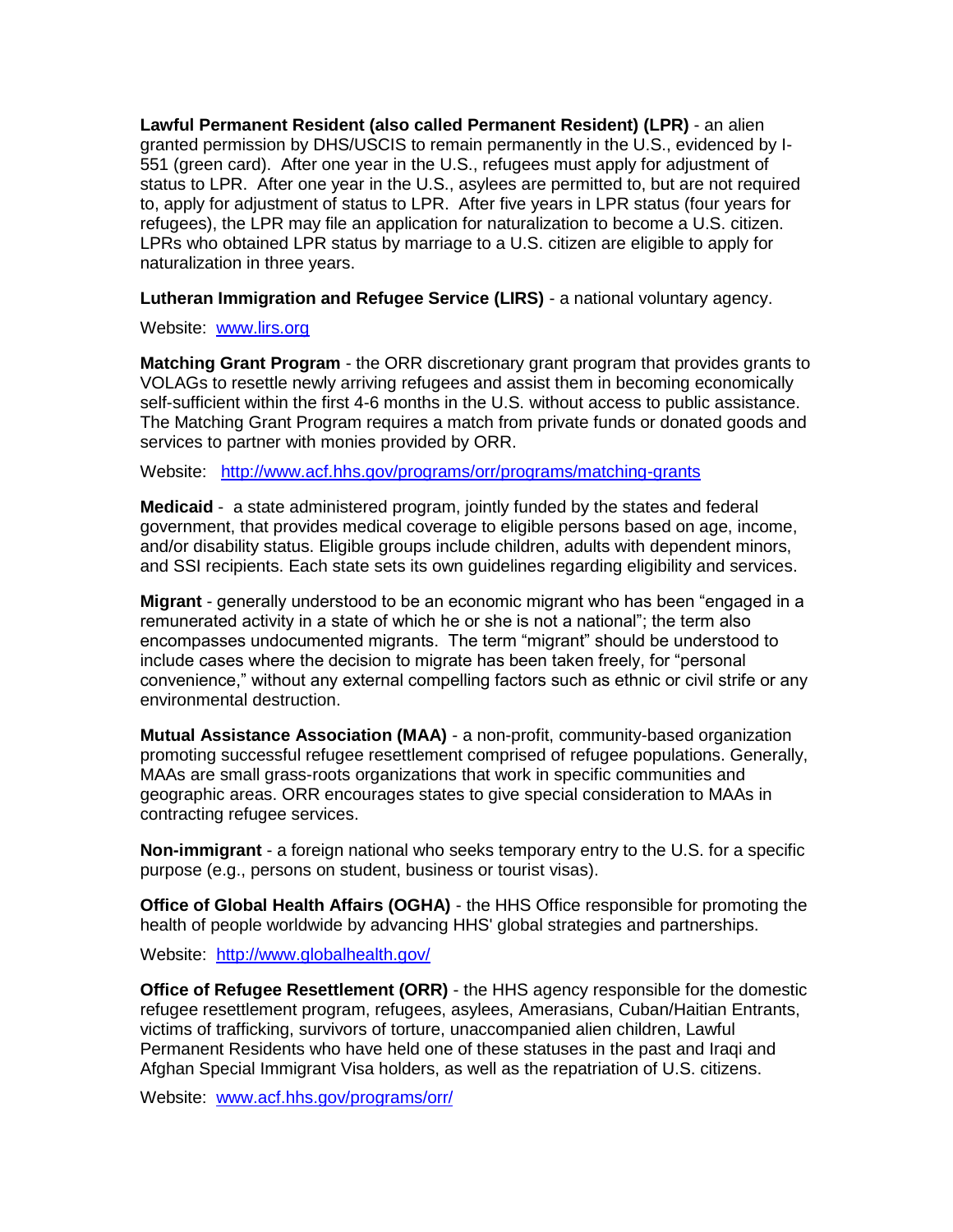**Orderly Departure Program (ODP)** - the program between UNHCR and Vietnam that established a legal emigration program for those seeking family reunification, or those of special interest to resettlement countries (e.g., former political detainees, Amerasians); program was established to provide an alternative to the dangerous boat departures.

**Overseas Processing Entity (OPE)** - funded by DOS/PRM to prepare the necessary casework for persons eligible for consideration by the USCIS under the U.S. Refugee Admissions Program and, for those approved, to provide assistance in completing the additional requirements for refugee admission under Section 207 of the INA. In addition, the OPE forwards the necessary data on all DHS-approved cases to the Refugee Processing Center (RPC) for distribution to Reception and Placement agencies according to procedures established by PRM. Many also provide cultural orientation.

**Panel Physician** - a physician, appointed by the U.S. Consul and per the INA, who conducts the medical examination of the alien overseas (the terminology for this role when performed in the U.S. is *Civil Surgeon*).

**Parolee** - an alien who has been given permission to enter the U.S. under emergency or humanitarian conditions or when that alien's entry is considered to be in the public interest or for significant public benefit. Parole does not constitute a formal admission to the U.S. and confers temporary status only. Absent a change in or adjustment of status, parolees must depart the U.S. when the conditions supporting their parole cease to exist. There are several types of parole, including parole authorized as part of an overseas parole program (such as the U.S. has with Cuba), port-of-entry parole, deferred inspection parole, advance parole, humanitarian parole, or public interest parole.

Under the INA a parole is not an admission to the U.S.

**Permanent Resident** - see Lawful Permanent Resident.

**Port of Entry** - any location in the U.S. or its territories that is designated as a port of entry for aliens and U.S. citizens; refugees are generally limited to entering the country through those ports of entry with staffed Quarantine Stations.

**Population, Refugees, and Migration [Bureau of] (PRM)** - the DOS bureau responsible for formulating policies on population, refugees, and migration, and for administering U.S. refugee assistance and admissions programs.

#### Website: [www.state.gov/g/prm/](http://www.state.gov/g/prm/)

**Public-Private Partnership (PPP) Program** - ORR program under which states have the option of entering into a partnership agreement with local resettlement agencies for the operation of a public/private refugee cash assistance (RCA) program. The partnerships facilitate the successful resettlement of refugees by integrating cash assistance with resettlement services and ongoing case management. Through these public/private RCA programs, states are permitted to include employment incentives that support the refugee program's goal of family self-sufficiency and social adjustment in the shortest possible time after arrival.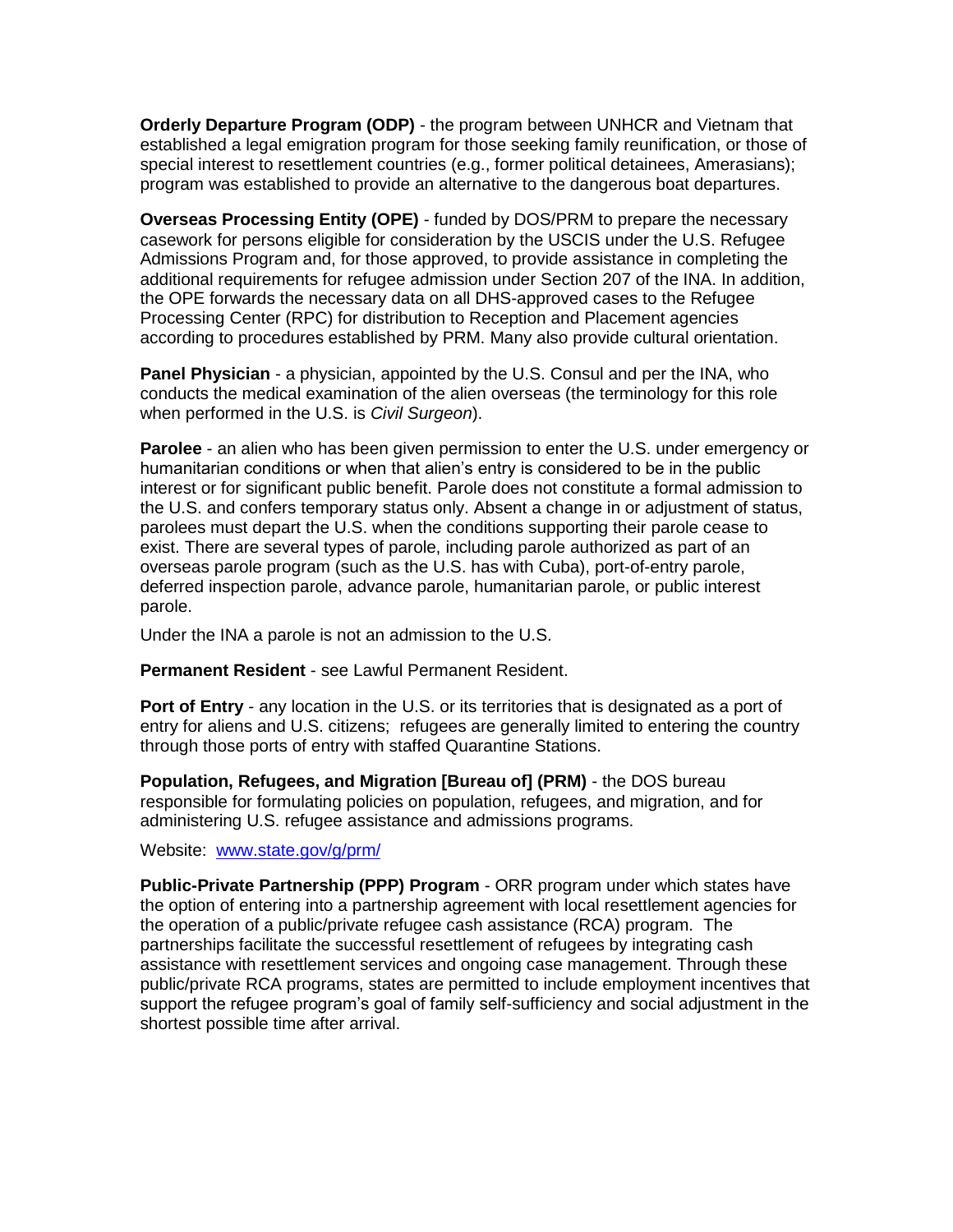**Quarantine Station (Q-Station)** - the station at a major port of entry charged with preventing the importation and spread of communicable disease into the U.S.; quarantine officers inspect arriving aliens and review medical documents, copies of which are forwarded to appropriate health authorities in the resettlement location.

Website: [http://www.cdc.gov/ncidod/dq/quarantine\\_stations.htm](http://www.cdc.gov/ncidod/dq/quarantine_stations.htm)

**Reception and Placement (R&P)** - the initial resettlement services provided by voluntary agencies (VOLAGs) and their affiliates through cooperative agreements with the DOS, to refugees upon their arrival in the U.S. These initial services cover basic food, clothing, shelter, orientation, referral, and other services for the first 90 days after the refugee's arrival in the U.S.

**Refugee -** any person who is outside any country of such person's nationality or, in the case of a person having no nationality, is outside any country in which such person last habitually resided, and who is unable or unwilling to return to, and is unable or unwilling to avail himself or herself of the protection of that country because of persecution or a well-founded fear of persecution on account of race, religion, nationality, membership in a particular social group, or political opinion. The term "refugee" is distinguished from "asylee" in that "refugee" refers to individuals admitted into the U.S. under Section 207 of the INA and determined to be refugees before arriving in the U.S., while asylees are aliens in the U.S. who are determined to meet the legal definition of "refugee" in Section 101 (a) 42 of the Immigration and Nationality Act and are granted asylum in the U.S.

*Note: For the purposes of the Refugee Health Program, the term "refugee" is generally inclusive of all persons eligible for ORR-funded refugee benefits and assistance, including asylees, victims of trafficking, and Cuban/Haitian entrants.*

**Refugee Cash Assistance (RCA)** - temporary cash assistance provided by ORR to needy refugees who arrive in the U.S. with no financial resources and are not eligible for other assistance programs such as Temporary Assistance to Needy Families (TANF), Supplemental Security Income (SSI); this cash assistance is paid entirely from federal funds and is available only for eight months following arrival in the U.S.

Website: <http://www.acf.hhs.gov/programs/orr/programs/cma/about>

**Refugee Corps** - corps in USCIS of officers dedicated to the adjudication of refugee applications at overseas locations; Refugee Corps officers are based in Washington, DC, but travel overseas for 50% of the year.

**Refugee Council USA (RCUSA)** - coalition of U.S. non-governmental organizations focused on refugee protection.

Website: [www.rcusa.org](http://www.rcusa.org/)

**Refugee Health Coordinator (RHC)** - state or local person responsible for administration of refugee health programs and services within their jurisdiction.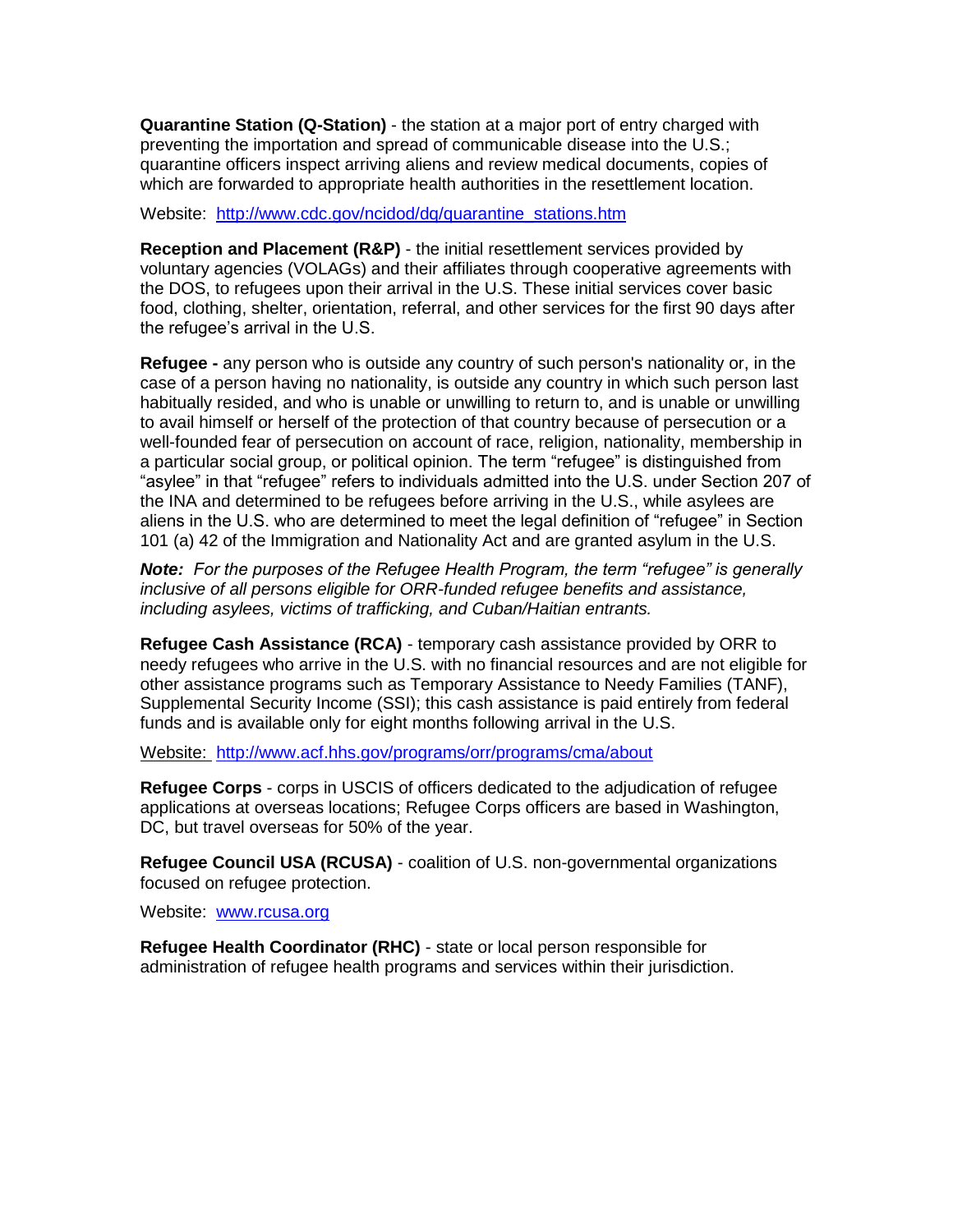**Refugee Medical Assistance (RMA)** - funding for temporary medical assistance provided by ORR to needy refugees who arrive in the U.S. with no financial resources and are not eligible for other assistance programs such as Temporary Assistance to Needy Families (TANF), Supplemental Security Income (SSI), or Medicaid; this medical assistance is paid for entirely from federal funds and is available only for eight months following arrival in the U.S.

**Refugee Processing Center (RPC)** - center operated by the U.S DOS Bureau of PRM. The RPC mission is to provide the necessary technical, data and refugee processing support to assist DOS/PRM in achieving its annual U.S. Refugee Admissions Program objectives. At the RPC and at Overseas Processing Entities (OPEs), an interactive computer system called the Worldwide Refugee Admissions Processing System (WRAPS) is used to process and track the movement of refugees from various countries around the world to the U.S. for resettlement under the U.S. Refugee Admissions Program.

#### Website: [www.wrapsnet.org/](http://www.wrapsnet.org/)

**Refugee Resettlement Program** - federally-funded program for the resettlement in the U.S. of refugees, asylees, Cuban/Haitian Entrants, Amerasians, Special Immigrant Visa holders, and Victims of Trafficking, LPRs who have held one of these statuses, and Unaccompanied Alien Children, administered by the Office of Refugee Resettlement.

Website:<http://www.acf.hhs.gov/programs/orr>

**Refugee Social Services (RSS)** - intensive social services provided to help refugees obtain employment, achieve economic self-sufficiency, and realize social adjustment. Programs that administer RSS services are funded through ORR, which provides both state grants and direct-service grants. The programs provide employability and other services which may include employment assistance, job training, English language training, and social adjustment. Refugees and other ORR eligible populations are only eligible for this program for the first 60 months from their date of entry.

**Request for Evidence (RFE)** - upon application by alien to DHS/USCIS for an immigration benefit, request by USCIS for additional or missing evidence such as medical information.

**Resettlement Agency (VOLAG)** - see Voluntary Resettlement Agency.

**Returnees** - refugees or internally displaced persons who have returned to their place of origin.

**Special Immigrant (Iraqi and Afghani)** - refers to Iraqi and Afghan aliens granted special immigrant status under section 101(a)(27) of the Immigration and Nationality Act (INA) who are eligible for resettlement assistance, entitlement programs, and other benefits available to refugees admitted under section 207 of such Act for a limited period.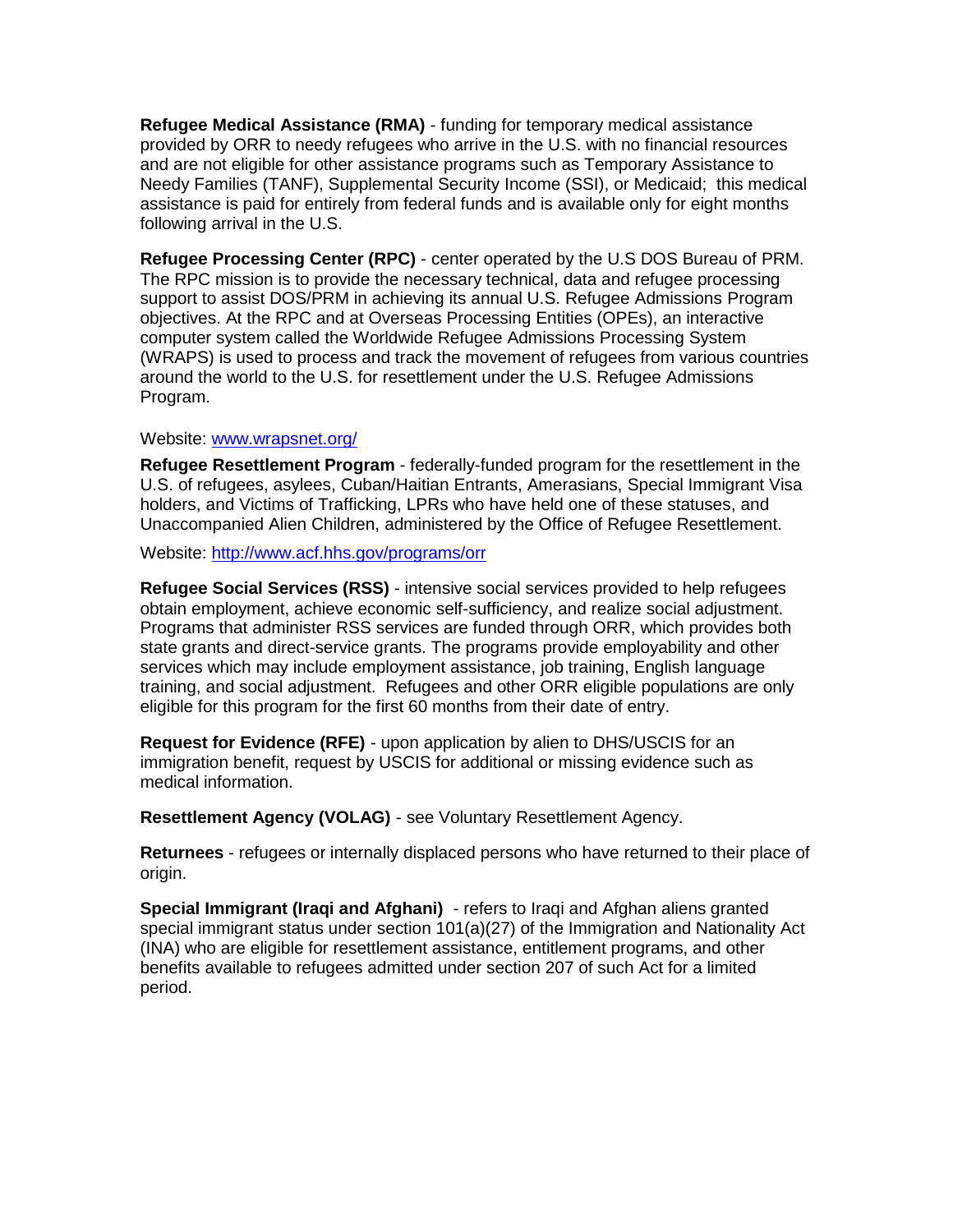**Sponsor** - the person or organization that assists an applicant in their admission to the U.S. The term "sponsor" in the immigration sense often means to bring to the U.S. or "petition for". In the U.S. Refugee Admissions Program the voluntary agencies that have cooperative agreements with the Department of State are the sponsors of the refugees they resettle.

**State Coordinators of Refugee Resettlement (SCORR)** - national membership organization for State Refugee Coordinators.

**State Letter** - a letter to provide policy guidance to the field on a specific subject; issued by the director of the Office of Refugee Resettlement; most recent state letters may be found on the ORR website.

Website: [www.acf.hhs.gov/programs/orr/policy/orr\\_policy.htm](http://www.acf.hhs.gov/programs/orr/policy/orr_policy.htm)

**State Refugee Coordinator (SRC)** - person designated as responsible for administration of ORR programs within a state

**Substance Abuse and Mental Health Services Administration (SAMHSA)** - the federal agency, which is comprised of three centers, that carry out the agency's mission of providing substance abuse and mental health services; the Refugee Mental Health Program (RMHP) is within the Center for Mental Health Services.

Website: <http://mentalhealth.samhsa.gov/cmhs/SpecialPopulations/refugmhnew.asp>

**Supplemental Security Income (SSI)** - federally-administered program that provides assistance for individuals who are aged, blind, or disabled and have limited income and resources as established under title XVI of the Social Security Act.

Website: <http://www.ssa.gov/ssi/>

**Temporary Assistance for Needy Families (TANF)** - state-administered program, jointly funded by the states and federal government, that provides cash assistance and work opportunities to needy families with dependent children. States are granted wide flexibility to develop and implement their own welfare programs.

Website: <http://www.acf.hhs.gov/programs/ofa/>

**Trafficking Victim (Victim of a Severe Form of Trafficking in Persons)** - individual who is subjected to (1) Sex Trafficking, which is the recruitment, harboring, transportation, provision, or obtaining of a person for the purpose of a commercial sex act [any sex act, on account of which anything of value is given to or received by any person], in which a commercial sex act is induced by force, fraud, or coercion, or in which the person forced to perform such an act is under the age of 18 years; or (2) Labor Trafficking, which is the recruitment, harboring, transportation, provision, or obtaining of a person for labor or services, through the use of force, fraud or coercion for the purpose of subjection to involuntary servitude, peonage, debt bondage or slavery. Victims of trafficking are eligible for ORR benefits and services and other federal benefits provided they have been certified as a victim of trafficking by ORR. Children do not have to be "certified", but they do need a letter from ORR stating their status as a victim of trafficking.

Website: <http://www.acf.hhs.gov/programs/orr/programs/anti-trafficking>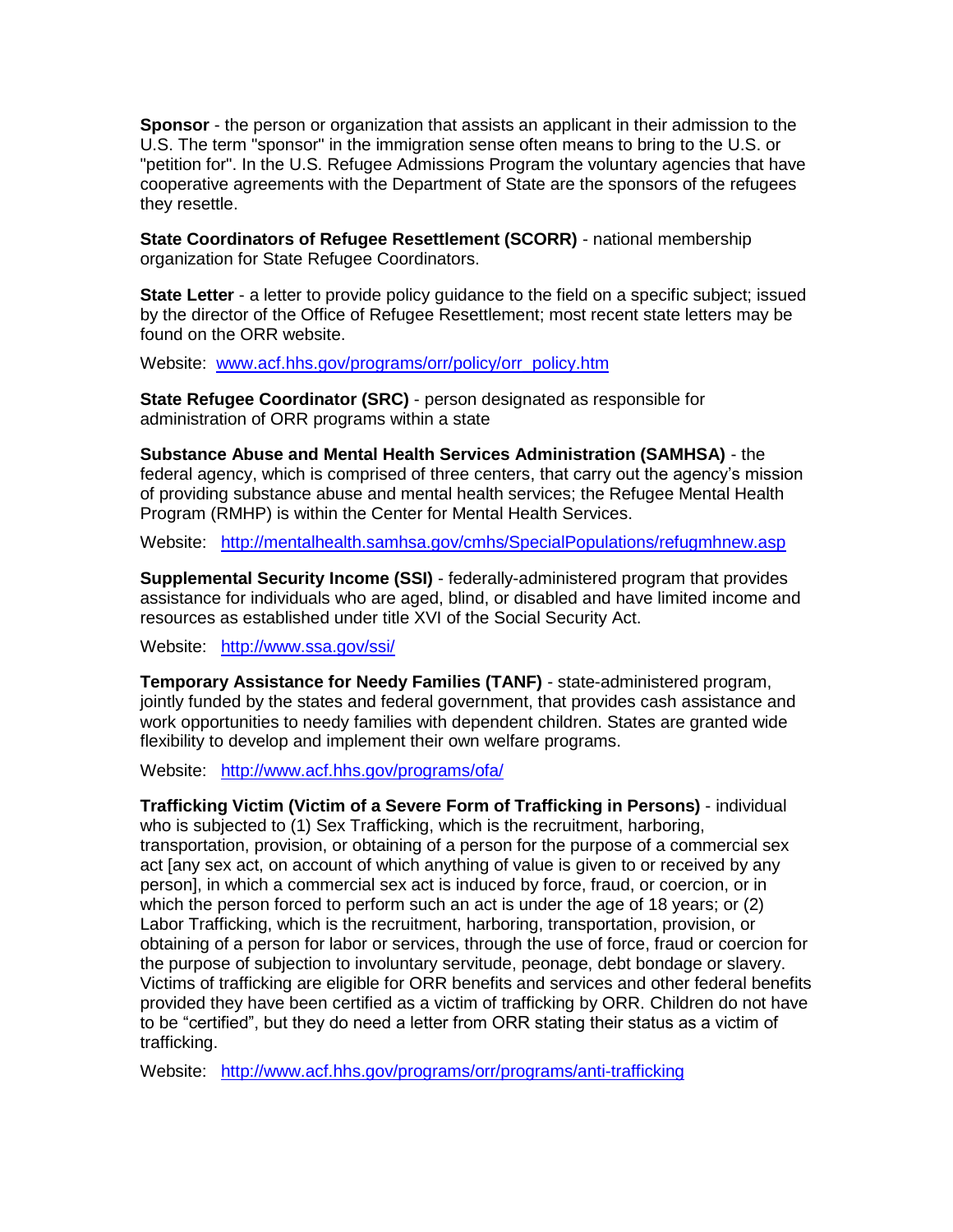**Unaccompanied Alien Children (UAC)** - refers to unaccompanied minors placed into ORR custody until his/her reunification with family members or sponsors in the U.S. or until he/she is removed to his/her home country by DHS immigration officials.

#### Website:

[http://www.acf.hhs.gov/programs/orr/programs/unaccompanied\\_alien\\_children.htm](http://www.acf.hhs.gov/programs/orr/programs/unaccompanied_alien_children.htm)

**Unaccompanied Refugee Minors Program (URMP) -** assists unaccompanied minor refugees and entrants in developing appropriate skills to enter adulthood and to achieve economic and social self-sufficiency; administered by the Office of Refugee Resettlement.

Website**:** 

[http://www.acf.hhs.gov/programs/orr/programs/unaccompanied\\_refugee\\_minors.htm](http://www.acf.hhs.gov/programs/orr/programs/unaccompanied_refugee_minors.htm)

**Undocumented Immigrant (or Undocumented Alien)** - a person who is not a U.S. citizen or national, who has entered the U.S. (or has remained in the U.S.) and is not in a legal immigration status under the INA and lacks proper immigration documentation.

**United Nations High Commission for Refugees (UNHCR)** - international organization, headquartered in Geneva that, with host country authorization, provides services (directly or indirectly) in refugee camps including protection, assistance, medical services, registration of camp population, and referral for possible resettlement in the U.S. or other refugee-receiving country.

Website: [www.unhcr.org](http://www.unhcr.org/)

**United States Conference of Catholic Bishops (USCCB)** - a national voluntary agency.

Website:<http://www.usccb.org/mrs/refugeeprograms.shtml>

**U.S. Citizenship and Immigration Services (USCIS, formerly INS) -** agency within the Department of Homeland Security that adjudicates applications for immigration benefits under the INA including employment authorization, refugee travel document and advance parole, adjustment of status, and naturalization.

Website:[www.uscis.gov](http://www.uscis.gov/)

**U.S. Committee for Refugees and Immigrants (USCRI)** - a national refugee resettlement and advocacy agency.

Website: [www.refugees.org](http://www.refugees.org/)

**Unlawfully Present Alien** - includes undocumented aliens, aliens who violate the terms of their visas, and visa overstays.

**Visa Medical Examination** - also called overseas medical examination; the physical and mental examination the immigrants and refugees coming to the U.S. complete as part of the visa application process to identify the presence or absence of certain disorders that could result in exclusion from the U.S. under provisions of the INA.

Website: <http://www.cdc.gov/immigrantrefugeehealth/exams/medical-examination.html>